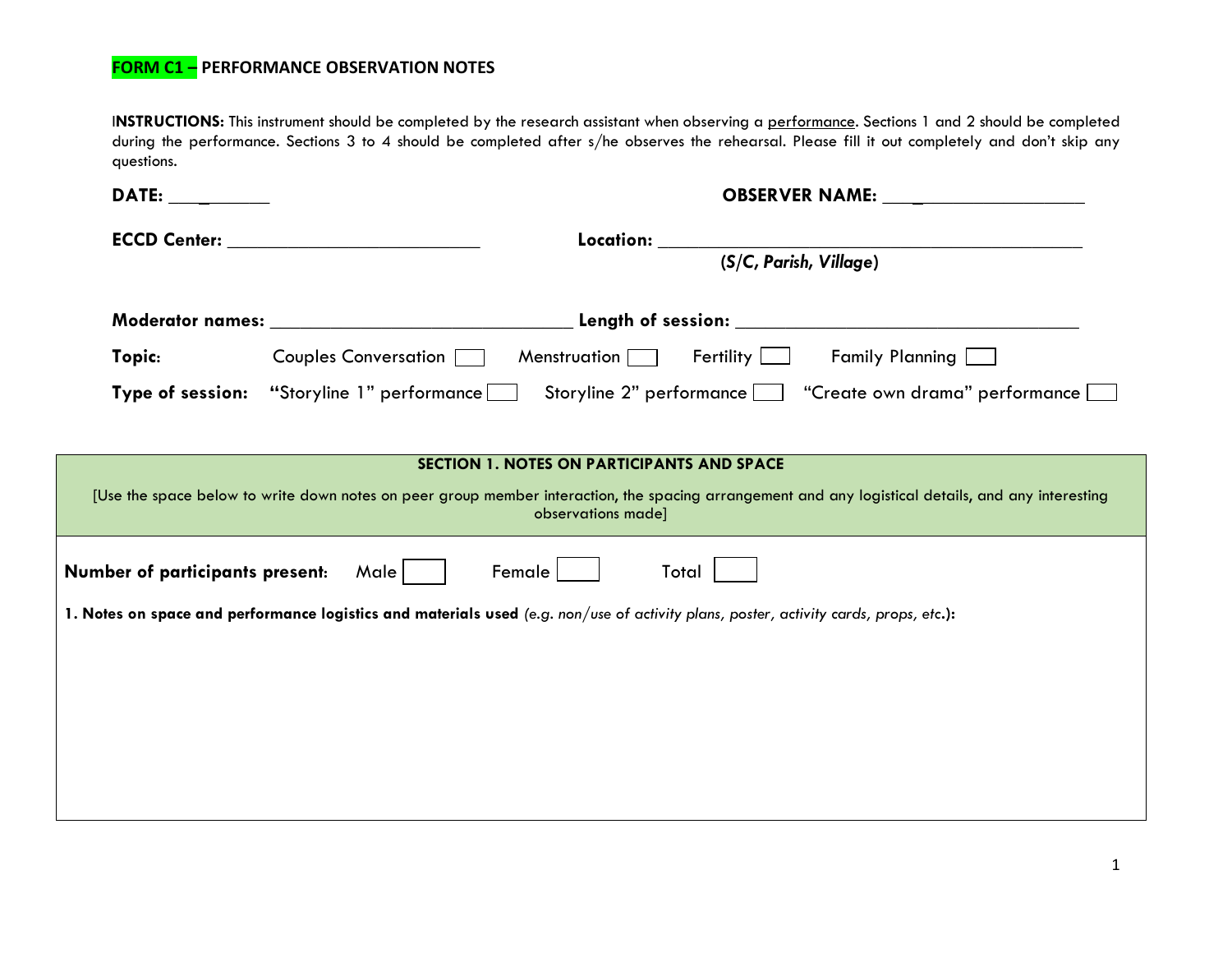## **FORM C1 – PERFORMANCE OBSERVATION NOTES**

**2. General environment, mood and interaction of peer group and audience members** *(e.g. levels of participation for women vs. female, older vs. younger participants, lively? Dull? A lot of talking? No talking?.):*

**3. Please write a general overview of the performance steps (following the flow of the activities)** *(how was the activity done? How did they follow the rehearsal steps? Did audience members engage? Did they take long to create their drama, etc):*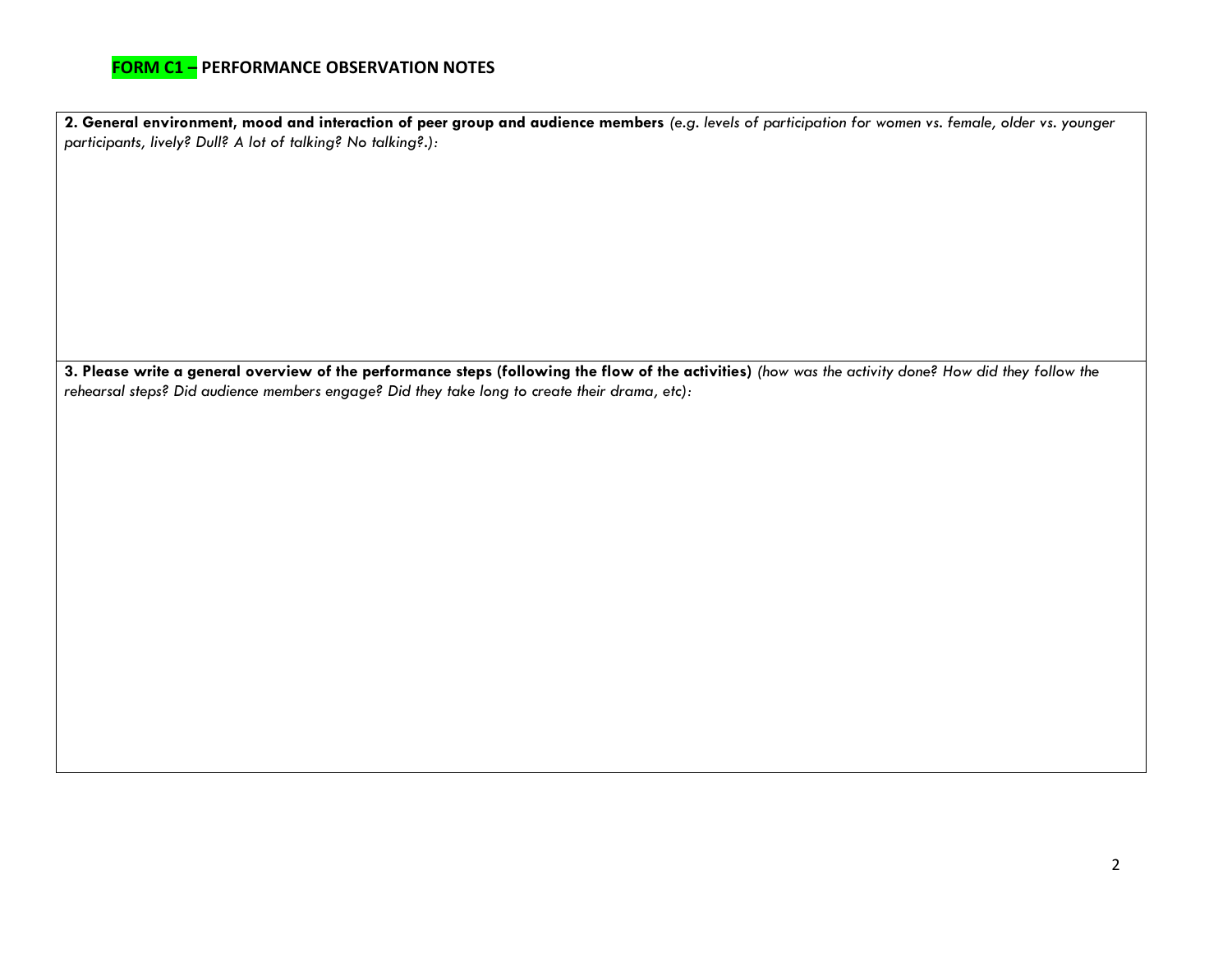| SECTION 2. NOTES ON SCENES AND MESSAGING                                                                                                                                                                                      |                                                     |                                                                                            |                                              |  |  |  |  |
|-------------------------------------------------------------------------------------------------------------------------------------------------------------------------------------------------------------------------------|-----------------------------------------------------|--------------------------------------------------------------------------------------------|----------------------------------------------|--|--|--|--|
| [Use the space below to write down notes on the different scenes during the performance. Record your observations and key points in the boxes provided according to<br>the different activities you list in the first column] |                                                     |                                                                                            |                                              |  |  |  |  |
| Type of scene (include brief<br>description)                                                                                                                                                                                  | Key FA / FP messages or<br>moderation points shared | Verbal discussion, reactions interactions & "direct quotes";<br>Body language and behavior | What is interesting/<br>surprising/confusing |  |  |  |  |
|                                                                                                                                                                                                                               |                                                     |                                                                                            |                                              |  |  |  |  |
|                                                                                                                                                                                                                               |                                                     |                                                                                            |                                              |  |  |  |  |
|                                                                                                                                                                                                                               |                                                     |                                                                                            |                                              |  |  |  |  |
|                                                                                                                                                                                                                               |                                                     |                                                                                            |                                              |  |  |  |  |
|                                                                                                                                                                                                                               |                                                     |                                                                                            |                                              |  |  |  |  |
|                                                                                                                                                                                                                               |                                                     |                                                                                            |                                              |  |  |  |  |
|                                                                                                                                                                                                                               |                                                     |                                                                                            |                                              |  |  |  |  |
|                                                                                                                                                                                                                               |                                                     |                                                                                            |                                              |  |  |  |  |
|                                                                                                                                                                                                                               |                                                     |                                                                                            |                                              |  |  |  |  |
|                                                                                                                                                                                                                               |                                                     |                                                                                            |                                              |  |  |  |  |
|                                                                                                                                                                                                                               |                                                     |                                                                                            |                                              |  |  |  |  |
|                                                                                                                                                                                                                               |                                                     |                                                                                            |                                              |  |  |  |  |
| Note any questions or comments raised by the audience members during the performance activities and how the moderator/s answered the questions:                                                                               |                                                     |                                                                                            |                                              |  |  |  |  |
|                                                                                                                                                                                                                               |                                                     |                                                                                            |                                              |  |  |  |  |
|                                                                                                                                                                                                                               |                                                     |                                                                                            |                                              |  |  |  |  |
|                                                                                                                                                                                                                               |                                                     |                                                                                            |                                              |  |  |  |  |
|                                                                                                                                                                                                                               |                                                     |                                                                                            |                                              |  |  |  |  |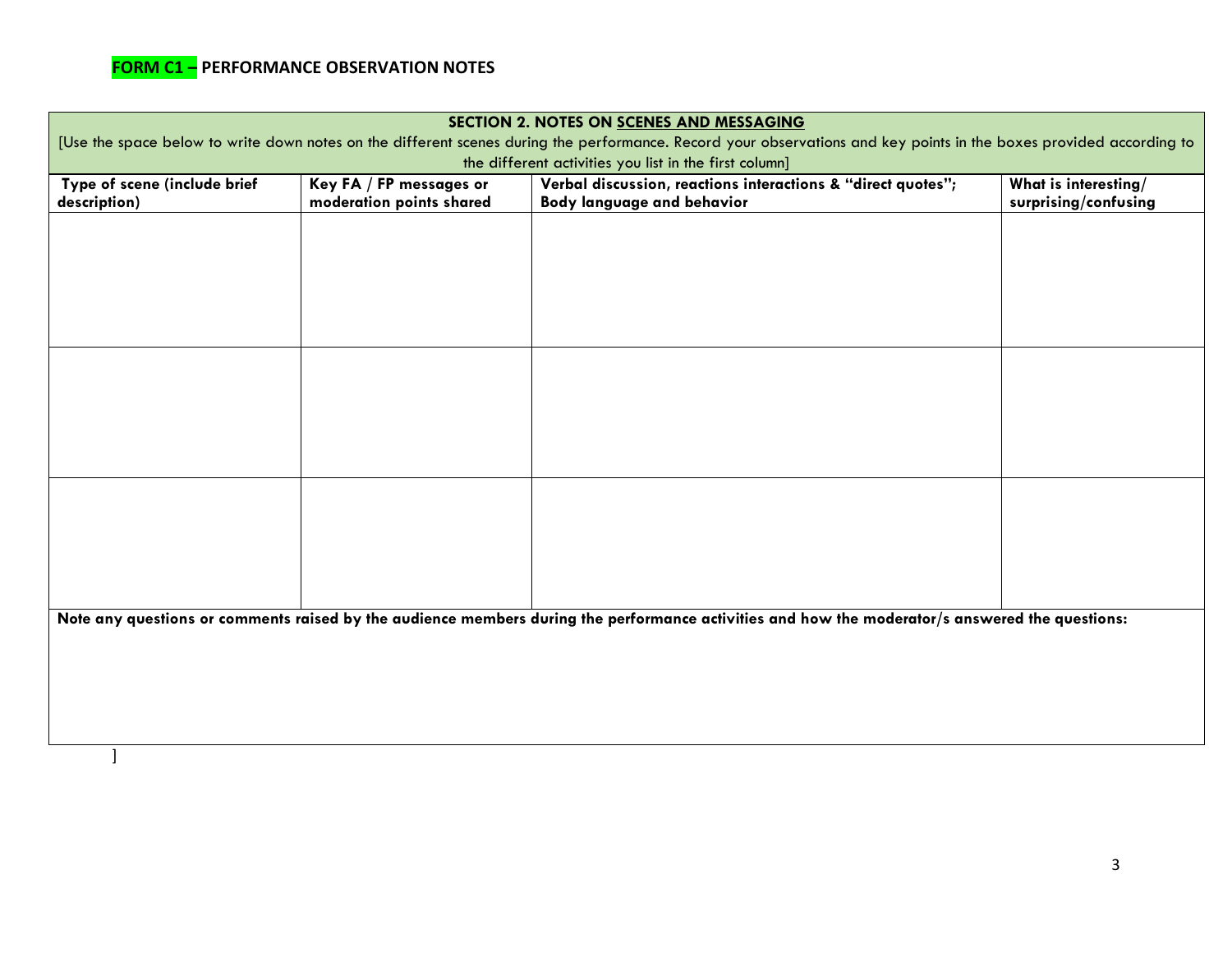| <b>SECTION 3: MESSAGE DELIVERY</b>                                                                                                                                                         |  |                                                                      |  |  |  |
|--------------------------------------------------------------------------------------------------------------------------------------------------------------------------------------------|--|----------------------------------------------------------------------|--|--|--|
| [Check the grey box below to select an answer]                                                                                                                                             |  |                                                                      |  |  |  |
| <b>Item</b>                                                                                                                                                                                |  | Response                                                             |  |  |  |
| 1. Did the peer group members follow the<br>storyline or drama created during the<br>rehearsal?                                                                                            |  | Almost all of the time<br>Some of the time<br>Did not follow at all  |  |  |  |
| 2. Which key FA / FP messages were shared<br>by the Moderator during the moderation?                                                                                                       |  |                                                                      |  |  |  |
| 3. Was there any incorrect information that the<br>moderator/s included?<br>Or any incorrect information that audience<br>members shared that the moderator did not<br>correct or clarify? |  | Yes<br>No<br>If yes, please explain:                                 |  |  |  |
| 4. Were family planning invitation cards given<br>out to audience members?                                                                                                                 |  | Yes<br>No<br>If yes, approximately how many?:                        |  |  |  |
| 5. Did audience members ask any questions<br>that the Moderator/s was not able to answer?                                                                                                  |  | Yes<br>No<br>If yes, please explain (e.g. what types of questions?): |  |  |  |